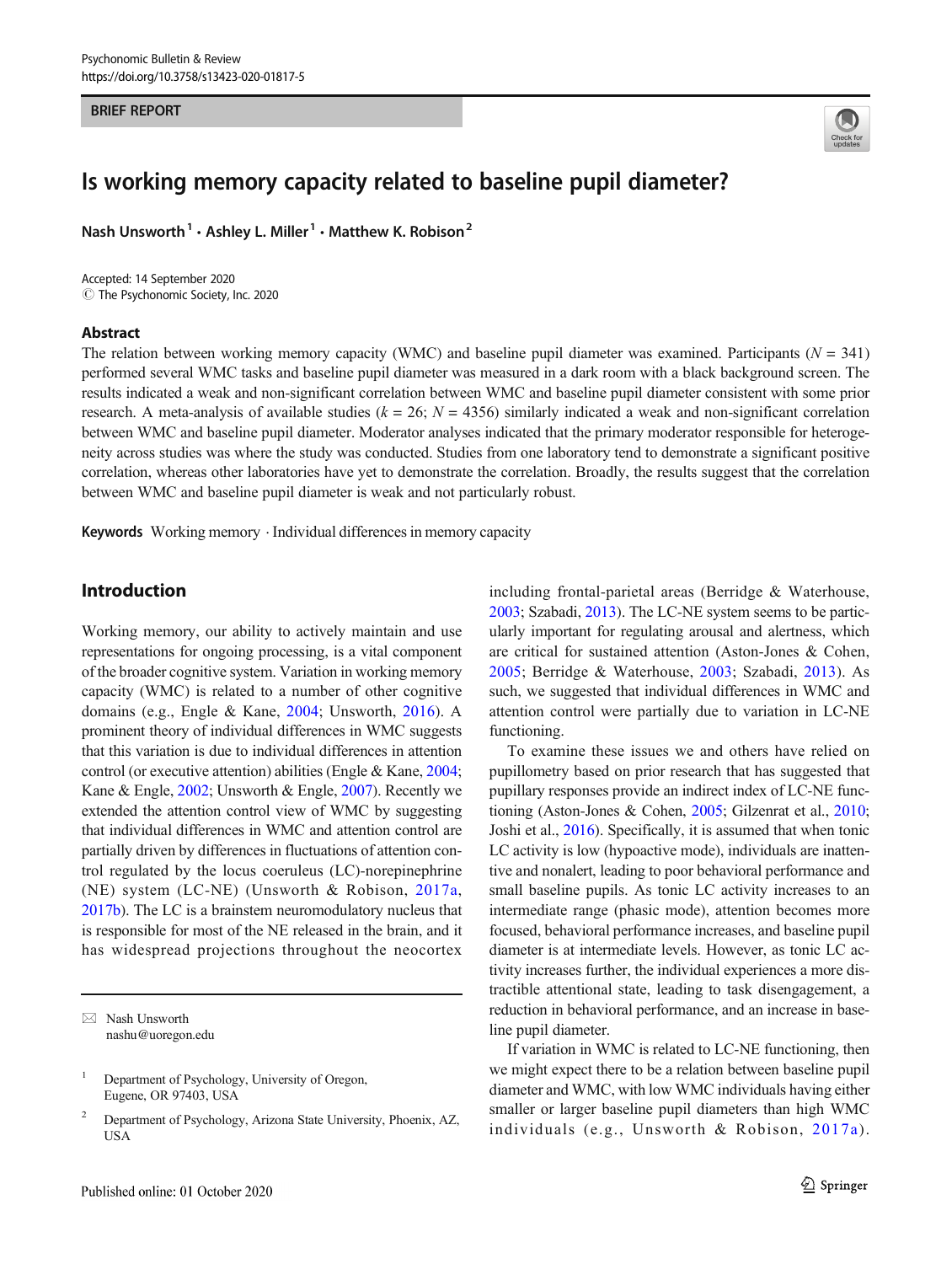Unfortunately, prior research is decidedly mixed on whether there is a relation between WMC and baseline pupil diameter. For example, Heitz et al. [\(2008](#page-9-0)) found a positive relation between WMC and baseline pupil diameter measured both before the task (pre-task baseline) and during the task (pretrial baseline). Heitz et al. suggested that the ability to control attention was likely related to overall arousal levels. More recently, Tsukahara et al. [\(2016\)](#page-9-0) replicated these results, finding a positive relation between WMC and baseline (both pretask and pre-trial) pupil diameter. Tsukahara et al. suggested that this relation was likely due to variation in LC-NE functioning. While these studies found evidence for a positive relation, other studies have found different results. For example, Unsworth and Robison ([2017b](#page-9-0)) found a negative relation between WMC and pre-trial baseline pupil diameter measured in two attention control tasks. Furthermore, Unsworth et al. [\(2019\)](#page-9-0) recently found a weak and non-significant relation between WMC and pre-task baseline pupil diameter. Likewise, Aminihajibashi et al. ([2019](#page-8-0)) recently found a weak and nonsignificant relation between WMC and pre-task baseline pupil diameter (although they did find a relation with variability in baseline). Thus, while some studies suggest some evidence for a positive relation between WMC and baseline pupil diameter, other studies suggest no relation between the two.

Given the theoretical importance of a possible relation, the current study examined whether WMC is related to baseline pupil diameter. To address this issue, we (1) conducted a new high-powered study, and (2) conducted a meta-analysis of prior studies to get a better sense of the relation between WMC and baseline pupil diameter. The new study served to replicate and extend prior research by addressing some limitations from our prior study (Unsworth et al., [2019](#page-9-0)). Specifically, in our prior study we measured baseline pupil diameter for 5 min by having participants stare at a black square on a grey screen in a dimly lit room. One issue with measuring baseline pupil diameter in a dimly lit room with a light grey screen is that our baseline pupil diameters were much smaller  $(M = 3.21$  mm,  $SD = .49$ ) than prior studies that found a positive relation (e.g.,  $M = 5.92$  mm,  $SD = 1.09$  in Tsukahara et al., [2016\)](#page-9-0). Thus, it is possible that differences in luminance across the studies resulted in an inability to find a relation. Therefore, in the current study baseline pupil diameter was measured by having participants stare at a white cross on a black screen in a dark room, which should result in overall larger pupil diameters and potentially resulting in a positive correlation with WMC. Furthermore, in our prior study (Unsworth et al., [2019\)](#page-9-0) we argued that it is important to assess what participants are thinking about during the baseline measure and whether this influences relations between baseline pupil diameter and WMC. Finally, in our prior study we suggested that future research is needed to assess whether individual differences in motivation and interest in the current tasks are related to baseline pupil diameter and potentially

influence the relation with WMC. To examine these issues, participants were asked to indicate what they were thinking about during the baseline eye measure immediately following the baseline measure. Following all of the tasks, participants were asked to indicate their overall levels of motivation, alertness, effort, and interest in the experimental session.

### Method

We report how we determined our sample size, all data exclusions, all manipulations, and all measures in our study.

### **Participants**

A total of 341 participants were recruited from the subjectpool at the University of Oregon, a comprehensive state university. Participants were 68% female, between the ages of 18 and 34 years ( $M = 19.32$ ,  $SD = 1.80$ ), and received course credit for their participation. Each participant was tested individually in a laboratory session lasting approximately 2 h. We aimed to have a minimum sample size of 300 participants. With this sample size we have power of .80 (alpha set at .05 two tailed) to detect correlations of  $r = .16$  and we have power of .99 to detect correlations of  $r = .25$ . Participants were not specifically screened for history of psychiatric/neurological disorders, medication, or substance use. Participants were allowed to wear glasses or contacts. Data will be made available on the Open Science Framework.

### Materials and procedure

After signing informed consent, all participants completed the operation span, symmetry span, reading span, baseline eye measure, an attention control measure, and several long-term memory tasks, and then filled out the post-experimental questionnaire. The attention control and long-term memory measures were part of another project and are not discussed here.

### Baseline eye measure

Participants saw a white cross on a black background in the center of the screen. Participants were instructed to simply stare at the cross. Specifically, participants were told "Please just stare at the white +. Please do not avert your eyes from the screen and do not close your eyes. Although you may blink normally." The task lasted for 30 s. Pupil diameter and eye gaze were continuously recorded binocularly at 120 Hz using a Tobii T120 eye-tracker, integrated in a 17-in. TFT monitor. Participants were seated approximately 60 cm from the monitor with the aid of chinrest in a dark room (illuminance = 1 lux). Missing data points due to blinks, off-screen fixations,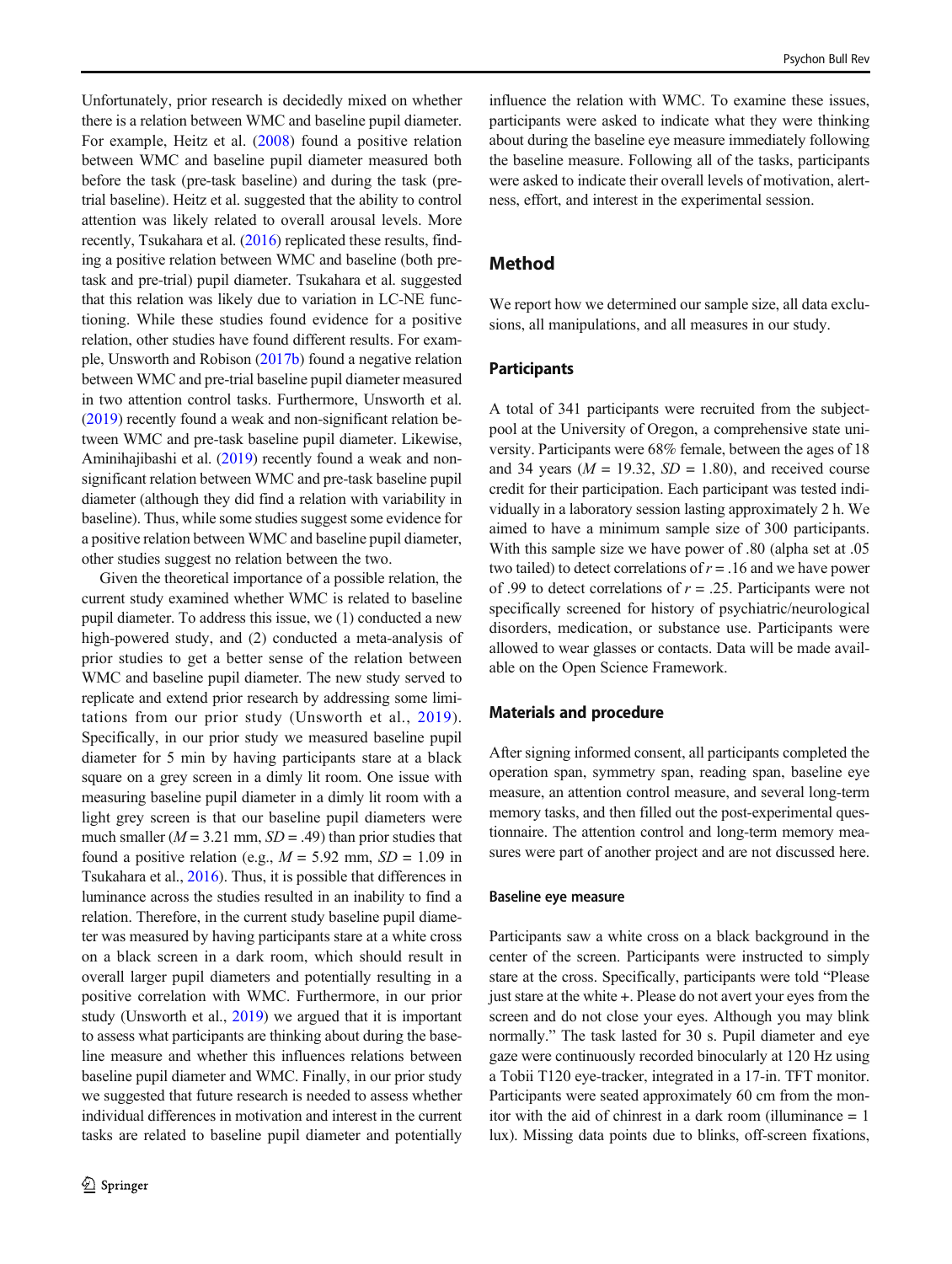and/or eyetracker malfunction were removed and not included in the pupil averages.

### Baseline eye-measure questionnaire

Immediately following the baseline eye measure, participants completed a brief questionnaire asking what they were thinking about during the eye task. Specifically, participants were asked to characterize what they were thinking about on the baseline measure by pressing one of six keys. Participants saw:

Please press a number on the keyboard.

- 1. I was totally focused on the task
- 2. I was thinking about the task
- 3. I was distracted by sights/sounds/temperature or by physical sensations (hungry/thirsty)
- 4. I was daydreaming/my mind was wandering about things unrelated to the task
- 5. My mind was blank
- 6. I was drowsy and not very alert

Due to a programming error responses for the first 172 participants were not recorded. Thus, data for this measure are only available for the final 169 participants.

### Working memory capacity (WMC) tasks

Operation span Participants solved a series of math operations while trying to remember a set of unrelated letters (see Redick et al., [2012](#page-9-0); Unsworth et al., [2005\)](#page-9-0). Participants were required to solve a math operation, and after solving the operation, they were presented with a letter for 1 s. Immediately after the letter was presented the next operation was presented. At recall participants were asked to recall letters from the current set in the correct order by clicking on the appropriate letters. For all of the span measures, items were scored correct if the item was recalled correctly from the current list. Participants were given practice on the operations and letter-recall tasks only, as well as two practice lists of the complex, combined task. List length varied randomly from three to seven items, and there were two lists of each list length for a maximum possible score of 50. The score was total number of correctly recalled items.

Symmetry span Participants recalled sequences of red squares within a matrix while performing a symmetryjudgment task (see Redick et al., [2012;](#page-9-0) Unsworth et al., [2009](#page-9-0)). In the symmetry-judgment task, participants were shown an  $8 \times 8$  matrix with some squares filled in black. Participants decided whether the design was symmetrical about its vertical axis. The pattern was symmetrical half of the time. Immediately after determining whether the pattern was symmetrical, participants were presented with a  $4 \times 4$  matrix with one of the cells filled in red for 650 ms. At recall, participants recalled the sequence of redsquare locations by clicking on the cells of an empty matrix. Participants were given practice on the symmetry-judgment and square-recall task as well as two practice lists of the combined task. List length varied randomly from two to five items, and there were two lists of each list length for a maximum possible score of 28. We used the same scoring procedure as we used in the operation span task.

Reading span While trying to remember an unrelated set of letters, participants were required to read a sentence and indicated whether or not it made sense (see Redick et al., [2012;](#page-9-0) Unsworth et al., [2009\)](#page-9-0). Half of the sentences made sense (e.g., "Spring is her favorite time of year because flowers begin to bloom"), while the other half did not ("Even though she was in trouble, she managed to go to the dice and shop"). Nonsense sentences were created by changing one word in an otherwise normal sentence. After participants gave their response, they were presented with a letter for 1 s. At recall, participants were asked to recall letters from the current set in the correct order by clicking on the appropriate letters. Participants were given practice on the sentence judgment task and the letter recall task, as well as two practice lists of the combined task. List length varied randomly from three to seven items, and there were two lists of each list length for a maximum possible score of 50. We used the same scoring procedure as we used in the operation span and symmetry span tasks.

### Post-experimental questionnaire

At the end of the experimental session participants completed a brief questionnaire asking about their general level of motivation, alertness, effort, and interest during the entire experimental session. Specifically participants were asked: "How motivated were you, in general, to perform well on the tasks administered during this experimental session?", "How alert, overall, were you during the tasks administered during this experimental session?", How much effort, in general, did you put into your performance on the tasks administered during this experimental session?", and "How interested, in general, were you in the tasks administered during this experimental session?" Participants responded on a 1–6 scale.

# Results and discussion

Table [1](#page-3-0) shows the descriptive statistics for all measures. Consistent with prior research, we created a WMC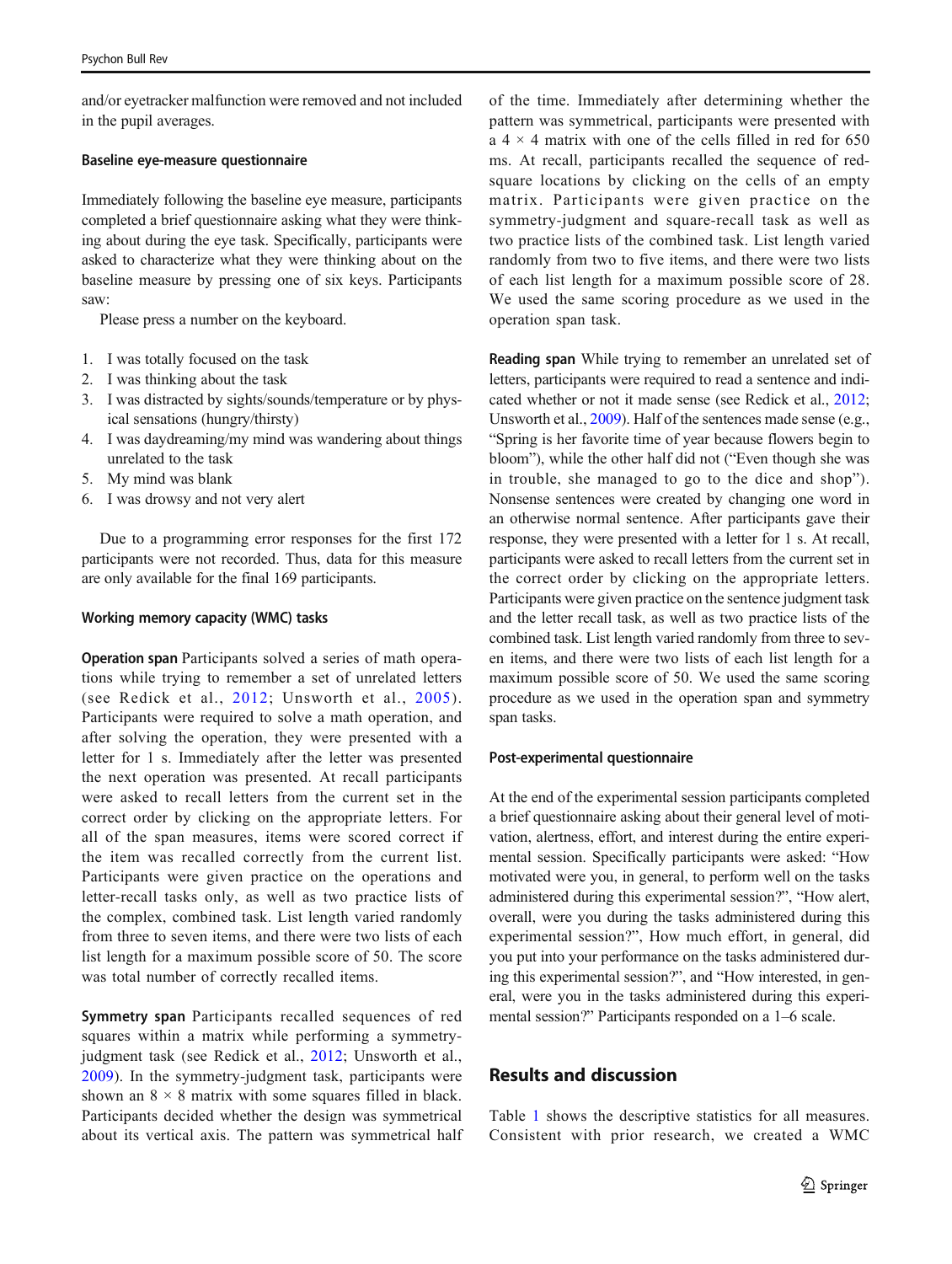<span id="page-3-0"></span>Table 1. Descriptive statistics for all measures

| Measure                 | М     | SD   | Skew   | Kurtosis | Reliability | N   |
|-------------------------|-------|------|--------|----------|-------------|-----|
| <b>Baseline Pupil</b>   | 4.89  | .54  | $-.81$ | .91      | .96         | 328 |
| <b>Baseline PupilSD</b> | .27   | .11  | .37    | $-.24$   | .95         | 328 |
| <b>WMC</b>              | 00.00 | .89  | $-.88$ | .71      | .70         | 331 |
| Focused                 | .38   | .49  | .51    | $-1.77$  | $-$         | 169 |
| TRI                     | .37   | .48  | .56    | $-1.71$  |             | 169 |
| ED                      | .05   | .21  | 4.30   | 16.70    |             | 169 |
| MW                      | .08   | .27  | 3.20   | 8.36     |             | 169 |
| МB                      | .10   | .30  | 2.68   | 5.24     |             | 169 |
| Drowsy                  | .01   | .11  | 9.11   | 81.95    |             | 169 |
| Motivation              | 4.66  | 1.02 | $-.51$ | $-.29$   |             | 310 |
| Alertness               | 3.83  | 1.04 | $-.08$ | $-.24$   |             | 310 |
| Effort                  | 4.77  | .94  | $-49$  | $-.17$   |             | 310 |
| Interest                | 3.90  | 1.23 | $-.26$ | $-.45$   |             | 310 |

*Baseline Pupil* mean baseline pupil diameter, *Baseline PupilSD* standard deviation of baseline pupil diameter, *WMC* working memory capacity factor composite, *Focused* focused on baseline eye task, *TRI* taskrelated interference on baseline eye task, *ED* external distraction on baseline eye task, *MW* mind-wandering on baseline eye task, *MB* mindblanking on baseline eye task, *Drowsy* drowsy on baseline eye task, *Motivation* motivated during experimental session, *Alertness* alertness during experimental session, *Effort* effort during experimental session, *Interest* interest during experimental session

composite given that the three working memory span measures were correlated (Operation span – Symmetry span  $r = .36$ ; Operation span – Reading span  $r = .63$ ; Symmetry span – Reading span  $r = .33$ ). The composite WMC score was computed for each participant using principal axis factoring and allowing the three tasks to

Table 2 Correlations among the measures

load onto a single factor. The resulting factor loadings for Operation span, Symmetry span, and Reading span were .82, .43, and .77, respectively. As can be seen in Table 1, the measures had generally acceptable values of internal consistency and most of the measures were approximately normally distributed. The exceptions were the various forms of off-task thoughts in the baseline eye questionnaire due to low response rates for many of the categories. Mean and standard deviation of baseline pupil diameter were similar to several prior reports (Aminihajibashi et al., [2019;](#page-8-0) Bornemann et al., [2010;](#page-8-0) van der Meer et al., [2010](#page-9-0)), especially under similar luminance conditions (e.g., Aminihajibashi et al., [2019;](#page-8-0) Winn et al., [1994\)](#page-9-0). Importantly, overall mean pupil diameter was larger in the current data than in Unsworth et al. ([2019](#page-9-0)), *t*(526) = 35.68, *p* < .001, *d* = 3.26. Thus, testing participants in a dark room with a black background served to increase overall baseline pupil diameter.

Examining responses to the questionnaires suggested that during the 30-s pre-task baseline measure participants were generally focused on staring at the fixation cross or thinking about the overall task (task-related interference). Fewer participants reported various off-task thoughts such as being distracted, mind-wandering, mind-blanking, or being drowsy. Examining the postexperimental questionnaire suggested participants were reasonably motivated, alert, put effort into the tasks, and were interested in the tasks during the experimental session.

Correlations among the measures are presented in Table 2. The full correlation table is presented for completeness. As can be seen, the only significant correlation with mean baseline pupil diameter was standard deviation of baseline pupil diameter  $(r = -.21)$ . Critically, WMC and baseline pupil

| Measure             |                                       | 2       | 3                 | 4                        | 5                 | 6       | 7                        | 8       | 9                        | 10             | 11    | 12   | 13 |
|---------------------|---------------------------------------|---------|-------------------|--------------------------|-------------------|---------|--------------------------|---------|--------------------------|----------------|-------|------|----|
| 1. Baseline Pupil   | $\hspace{0.05cm}$ – $\hspace{0.05cm}$ |         |                   |                          |                   |         |                          |         |                          |                |       |      |    |
| 2. Baseline PupilSD | $-0.21$                               | $-$     |                   |                          |                   |         |                          |         |                          |                |       |      |    |
| 3. WMC              | 0.06                                  | 0.05    | $\qquad \qquad -$ |                          |                   |         |                          |         |                          |                |       |      |    |
| 4. Focused          | $-0.13$                               | 0.10    | $-0.09$           | $\overline{\phantom{a}}$ |                   |         |                          |         |                          |                |       |      |    |
| 5. TRI              | 0.11                                  | 0.02    | 0.14              | $-0.59$                  | $\qquad \qquad -$ |         |                          |         |                          |                |       |      |    |
| 6. ED               | 0.00                                  | $-0.10$ | $-0.05$           | $-0.17$                  | $-0.17$           | $--$    |                          |         |                          |                |       |      |    |
| 7. MW               | 0.05                                  | $-0.04$ | 0.11              | $-0.23$                  | $-0.22$           | $-0.06$ | $\overline{\phantom{m}}$ |         |                          |                |       |      |    |
| 8. MB               | 0.05                                  | $-0.09$ | $-0.10$           | $-0.26$                  | $-0.26$           | $-0.08$ | $-0.10$                  | $-$     |                          |                |       |      |    |
| 9. Drowsy           | $-0.15$                               | $-0.05$ | $-0.02$           | $-0.09$                  | $-0.08$           | $-0.02$ | $-0.03$                  | $-0.04$ | $\overline{\phantom{a}}$ |                |       |      |    |
| 10. Motivation      | $-0.11$                               | 0.04    | 0.11              | 0.11                     | $-0.01$           | 0.12    | $-0.17$                  | $-0.09$ | $-0.03$                  | $\overline{a}$ |       |      |    |
| 11. Alertness       | $-0.06$                               | 0.10    | 0.06              | 0.19                     | $-0.02$           | $-0.04$ | $-0.12$                  | $-0.12$ | $-0.06$                  | 0.57           | $- -$ |      |    |
| 12. Effort          | $-0.07$                               | 0.02    | 0.10              | 0.15                     | $-0.06$           | 0.04    | $-0.11$                  | $-0.10$ | 0.02                     | 0.66           | 0.54  | --   |    |
| 13. Interest        | $-0.09$                               | 0.04    | $-0.04$           | 0.06                     | $-0.05$           | 0.06    | 0.05                     | $-0.21$ | $-0.06$                  | 0.56           | 0.47  | 0.48 |    |
|                     |                                       |         |                   |                          |                   |         |                          |         |                          |                |       |      |    |

Correlations significant at the *p* < .05 level are bolded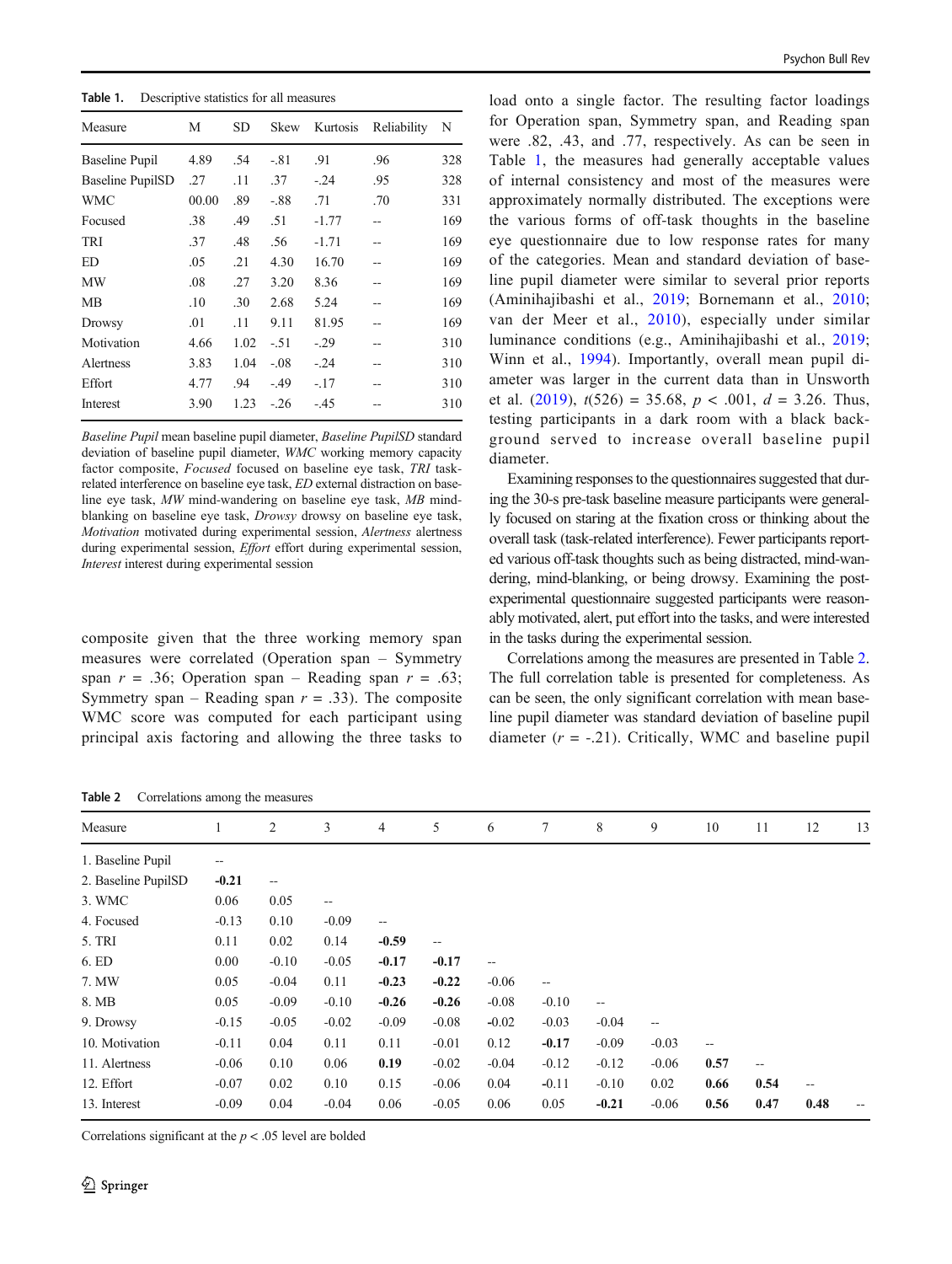diameter were not correlated  $(r = .06)$ .<sup>1</sup> In fact, computing the Bayes factor for this relation suggested that the evidence was more consistent with the null ( $BF_{01} = 8.01$ ). Additionally, unlike Aminihajibashi et al. ([2019](#page-8-0)), but consistent with Unsworth et al. [\(2019\)](#page-9-0), WMC was unrelated to variability in baseline pupil diameter ( $r = .05$ ;  $BF_{01} = 10.40$ ). Furthermore, baseline pupil diameter was unrelated to what participants were thinking about during the baseline eye measure and was unrelated to self-reports of overall motivation, alertness, effort, and interest during the experimental session.

The results of the current study were straightforward. Measuring baseline pupil diameter in a dark room with a black background resulted in an increase in pupil diameter compared to our prior work (Unsworth et al., [2019\)](#page-9-0), but this did not result in a positive correlation with WMC. Thus, it seems unlikely that the lack of a relation in Unsworth et al. [\(2019\)](#page-9-0) was due to luminance conditions for the baseline eye measure. Overall, the current results are consistent with prior studies suggesting no relation between WMC and baseline pupil diameter (Aminihajibashi et al., [2019](#page-8-0); Unsworth et al., [2019\)](#page-9-0), but are inconsistent with studies suggesting a positive relation (Heitz et al., [2008](#page-9-0); Tsukahara et al., [2016\)](#page-9-0).

### Meta-analysis

To get a better sense of the relation between WMC and baseline pupil diameter we next conducted a meta-analysis of available studies.

# Method

### Study selection

We identified studies by searching through PsycINFO and Google Scholar databases using the keywords "working memory," "baseline pupil diameter," "pupil," and "short-term memory." Other studies were identified by searching through the references of prior studies examining WMC and pupil diameter, as well as recent research by individuals who we were aware of conducting similar analyses. Several studies were identified in which both WMC and pupil diameter were examined, but the correlations were not reported. In these cases, the authors were contacted and asked to provide the specific correlations, if possible. Our criteria for inclusion in the study were (1) the study had to measure WMC, (2) the study had to measure baseline pupil diameter (either pre-task or pre-trial), (3) the study had to primarily sample young adults (e.g., age < 36 years) given that pupil is related to age (e.g., Birren et al., [1950](#page-8-0); Winn et al., [1994\)](#page-9-0), and (4) the study

had to assess the full range of participants (*i.e.*, not just examine extreme groups). Extreme-groups designs can be problematic for a number of reasons (Preacher, Rucker, MacCallum, & Nicewander, [2005](#page-9-0)). For example, when only the top and bottom portions of the distribution are examined, a great deal of information is lost, as the entire middle of the distribution has been excluded. Additionally, although extreme-groups designs are known to increase the ability to detect an effect, these designs can also lead to an increased likelihood of making a Type I error as a result of overestimated effect sizes (Conway et al., [2005](#page-9-0); Preacher et al., [2005;](#page-9-0) Unsworth et al., [2015\)](#page-9-0). Given these issues and given that there were a number of studies that utilized a full range of participants, the extreme groups studies were excluded from the main meta-analysis.<sup>2</sup> If anyone has relevant data, please contact the authors so that we can update the meta-analysis.

### Design and analyses

The main analyses of interest were meant to specify the magnitude of the correlation between WMC and baseline pupil diameter. For studies with multiple measures of WMC and available data, a WMC factor composite was computed similar to the current study. When data were not available, the correlations were averaged together to deal with sample dependence issues. We meta-analyzed the studies using a random-effects analysis (which assumes there are meaningful differences across studies) to estimate the mean-weighted correlation coefficients along with the 95% confidence interval for the mean weighted correlations. We also examined heterogeneity of the correlations and examined whether the heterogeneity could be accounted for by the moderator variable using mixed-effects meta-analysis modeling. All analyses were conducted with the Major package in jamovi (Hamilton, [2018](#page-9-0)).

<sup>&</sup>lt;sup>1</sup> The quadratic effect was also not significant ( $\beta$  = .06, *p* = .51).

 $2$  Because two of the initial studies that argued for a relation between baseline pupil diameter and WMC used extreme groups designs (Heitz et al., [2008](#page-9-0); Tsukahara et al., [2016](#page-9-0)) we thought it was important for completeness to rerun the analyses with these studies included as well as data from Unsworth et al. ([2004](#page-9-0)) which was previously reported in Unsworth et al. [\(2019](#page-9-0)). Descriptive information for all studies is provided in Table [3](#page-6-0). With the extreme groups designs added, the number of samples increased to 30 with a total of 4822 participants. The overall meta-analytic average correlation was .03, 95% CI  $[-.01, .08]$ ,  $p = .15$ , indicating that the meta-analytic correlation was not significantly different from zero. Only 6 of the 30 (20%) effect sizes were significantly different from zero and one was in the opposite direction. Thus, even with the extreme groups studies included, there was still little evidence for a relation between baseline pupil diameter and WMC. The  $I^2$  statistic was large (59.73%) and *Q* was also large and significant,  $O(29) = 74.55$ ,  $p < .001$ . Similar to the primary meta-analysis we conducted a post-hoc moderator analysis comparing correlations from Georgia Tech vs. everywhere else. The metaanalytic correlation for Georgia Tech was .19, 95% CI [.13, .26] and the metaanalytic correlation for everywhere else was -.01, 95% CI [-.05, .02], and this difference was significant,  $p < .001$ . Additionally, when including Georgia Tech vs. everywhere else in the model as a moderator resulted in  $I^2 = 0.01\%$ and  $Q(29) = 33.53$ ,  $p = .22$ , suggesting that this moderator accounted for the heterogeneity across studies.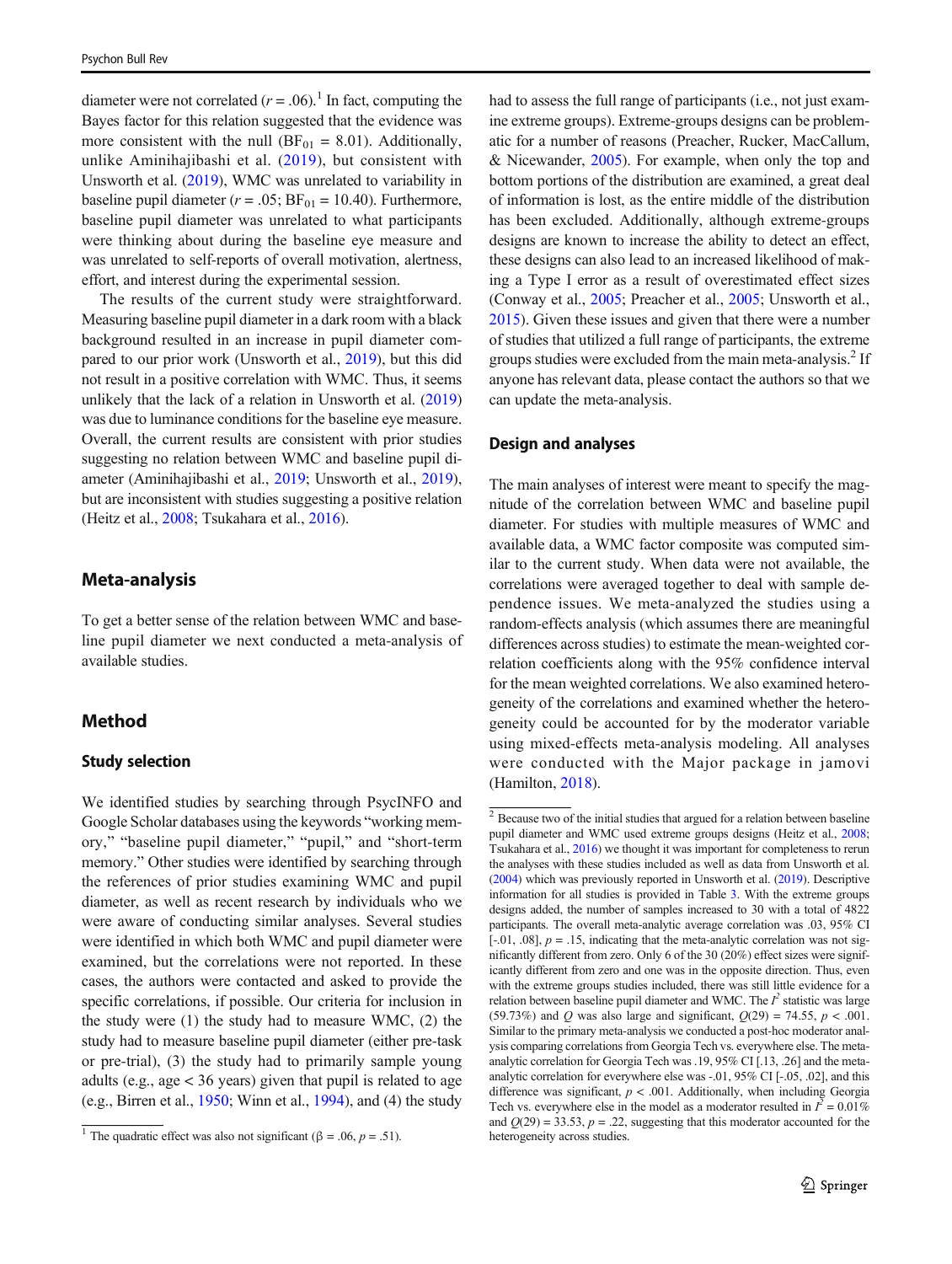### Moderator variables

In an effort to examine sources of heterogeneity in the literature, we conducted moderator analyses using the following variables:

Pre-task versus pre-trial We examined whether the type of baseline measurement influenced the relation.

Complex span versus other WMC task We examined whether the type of WMC tasks (complex span vs. storage only tasks) influenced the relation.

Light versus dark room We examined whether the lighting conditions of the room influenced the relation.

White, grey, or black background color We examined whether using different background screen colors (white, grey, or black) influenced the relation.

# Results and discussion

Descriptive information for all studies is provided in Table [3.](#page-6-0) As can be seen, there was considerable variability in the correlations, in baseline pupil diameter, in the measures used to represent WMC, and in the overall lighting conditions. Twenty-six samples met our inclusion criteria consisting of 4,356 participants. The overall meta-analytic average correlation was .01, 95% CI [-.03, .06],  $p = .63$ , indicating that the meta-analytic correlation was not significantly different from zero. Figure [1](#page-7-0) shows the forest plot of the studies. As can be seen, only three of the 26 effect sizes (12%) were significantly different from zero and one was in the opposite direction. Thus, there was little evidence for a relation between baseline pupil diameter and WMC. Figure [2](#page-7-0) shows the funnel plot of the studies. Egger's linear regression was not significant  $(p =$ .082), suggesting that there was not significant publication bias.

Examining heterogeneity across the effect sizes suggested that there was quite a bit of heterogeneity. Specifically, the  $I^2$ statistic, which indicates the percentage of between-study variability in the effect sizes due to heterogeneity and not random error, was large (51.04%). The *Q* statistic (which also gives an indication of heterogeneity) was similarly large and significant,  $Q(25) = 57.70$ ,  $p < .001$ . To examine this heterogeneity we conducted moderator analyses.

First, we examined whether measuring baseline pupil diameter pre-task versus pre-trial mattered. The metaanalytic correlation for Pre-task baselines  $(k = 11)$  was .04, 95% CI [-.04, .12] and the meta-analytic correlation for Pre-trial baselines  $(k = 15)$  was  $-.02, 95\%$  CI [ $-.06,$ ] .03], and this difference was not significant, *p* = .20. Next,

we examined whether the type of WMC measure (complex span vs. storage only) influenced the relation. The meta-analytic correlation for complex span WMC measures  $(k = 22)$  was .01, 95% CI [-.04, .05], and the meta-analytic correlation for storage only WMC measures  $(k = 4)$  was .04, 95% CI [-.07, .15], and this differences was not significant,  $p = .56$ . Next, we examined whether the lighting conditions of the room (light vs. dark room) influenced the relation. Note, Tsukahara and Engle ([2020](#page-9-0)) manipulated lighting conditions within participants in their Experiment 2, so this moderation analysis included both the average correlation for the light and the average correlation for the dark room conditions. Thus, this study accounts for two effect sizes that are actually dependent. Including only the light condition or including or the dark room condition resulted in nearly identical results. The meta-analytic correlation for baselines measured in a light room (*k* = 14) was .03, 95% CI [-.05, .10], and the metaanalytic correlation for baselines measured in a dark room (*k* = 11) was .03, 95% CI [-.02, .07], and this difference was not significant,  $p = .92$ . Next, we examined whether using different background screen colors (white, grey, or black) influenced the relation. Similar to the light versus dark room analysis, these analyses are complicated by the fact that in both their Experiment 1 and Experiment 2, Tsukahara and Engle ([2020](#page-9-0)) manipulated monitor background conditions within participants. Therefore, we included the correlations for the white, grey, and black conditions for each experiment. Thus, this study accounts for two effect sizes per experiment that are actually dependent. The meta-analytic correlation for baselines measured with a white background  $(k = 5)$  was .00, 95% CI [-.10, .11], the meta-analytic correlation for the grey background  $(k = 15)$  was .02, 95% CI [-.03, .08], the metaanalytic correlation for the black background  $(k = 8)$  was .02, 95% CI [-.09, .12], and these differences was not significant,  $p = .33$ .

In analyzing the data it became clear that much of the heterogeneity across studies was likely due to where the study was conducted. That is, studies conducted by Tsukahara, Engle, and colleagues at Georgia Tech tended to demonstrate larger relations than the other studies. Thus, we conducted a post hoc moderator analysis comparing correlations from Georgia Tech versus everywhere else. The meta-analytic correlation for Georgia Tech (*k* = 3) was .18, 95% CI [.11, .26], and the meta-analytic correlation for everywhere else  $(k = 23)$  was -.02, 95% CI [ $-0.05$ ,  $0.02$ ], and this difference was significant,  $p < 0.001$ . Thus, correlations obtained from Georgia Tech tended to be positive and significant, whereas correlations obtained from other laboratories were near zero and not significant. It should, however, be noted that only two of the effect sizes were significant for Georgia Tech. Additionally,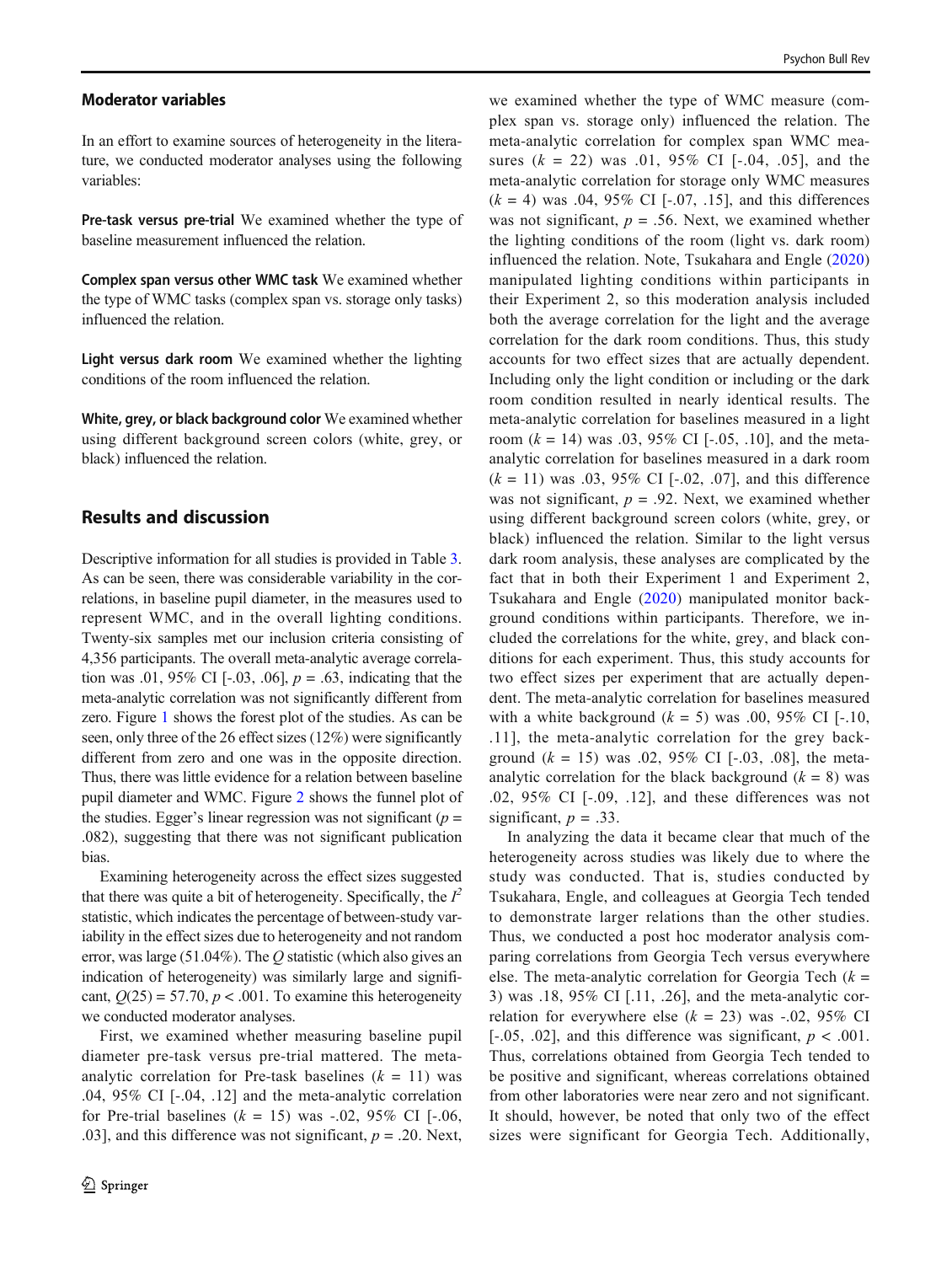| Study                               | $\boldsymbol{N}$ | $\boldsymbol{R}$ | M(SD)         | Tasks          | Room  | Screen                | Pupil measure |
|-------------------------------------|------------------|------------------|---------------|----------------|-------|-----------------------|---------------|
| *Unsworth et al. (2004)             | 145              | .06              | 6.08(1.16)    | $\mathcal{O}$  | Dark  | Black, white cross    | Pre-task      |
| *Heitz et al. (2008)                | 167              | .24              |               | $\overline{O}$ | Dark  | Black, white cross    | Pre-task      |
| Bornemann et al. (2010)             | 34               | .16              | 4.53(.54)     | D              | Dim   | Grey                  | Pre-task      |
| Unsworth & Robison (2015)           | 70               | .12              | 2.79(.31)     | <b>VC</b>      | Dim   | Grey, black cross     | Pre-trial     |
| *Tsukahara et al. (2016) E1         | 40               | .49              | $6.2$ est     | O, S, R        | Dim   | Black, white cross    | Pre-task      |
| *Tsukahara et al. (2016) E2         | 114              | .28              | 6 est         | O, S, Rot      | Dim   | Black, grey cross     | Pre-task      |
| Tsukahara et al. (2016) E3          | 337              | .24              | 5.92(1.09)    | O, S, Rot      | Dim   | Black, grey cross     | Pre-task      |
| Unsworth & Robison (2017b)          | 143              | $-.15$           | 2.59(.28)     | O, S, R        | Dim   | White, black cross    | Pre-trial     |
| Sibley et al. (2018)                | 79               | $-.28$           | 5 est         | $\overline{O}$ |       | <b>Black</b>          | Pre-task      |
| Unsworth & Robison (2018)           | 124              | $-.07$           | 2.75(.32)     | <b>VC</b>      | Dim   | Grey, black cross     | Pre-trial     |
| Unsworth et al. $(2019)$            | 204              | .01              | 3.21(.49)     | O, S, R        | Dim   | Grey, black cross     | Pre-task      |
| Miller et al. (2019) E1             | 138              | .09              | 3.33(.38)     | O, S, R        | Dim   | Grey, black cross     | Pre-trial     |
| Miller et al. $(2019)$ E2           | 128              | $-.13$           | 3.52(.49)     | O, S, R        | Dim   | Grey, black cross     | Pre-trial     |
| Aminihajibashi et al. (2019)        | 212              | $-.06$           | 4.4(.69)      | Let Num        |       | Grey, black cross     | Pre-task      |
| Robison & Unsworth (2019)           | 107              | .08              | 3.1(.46)      | <b>VC</b>      | Dark  | Grey, black cross     | Pre-trial     |
| Unsworth et al. (in press) E2       | 140              | $-.01$           | 2.72(.32)     | O, S, R        | Dark  | White, black cross    | Pre-trial     |
| Miller & Unsworth $(in$ press) $E1$ | 122              | $-.10$           | 3.5(.49)      | O, S, R        | Dark  | Grey, black cross     | Pre-trial     |
| Miller & Unsworth (in press) E2     | 134              | $-.02$           | 3.31(.47)     | O, S, R        | Dark  | Grey, black cross     | Pre-trial     |
| Hutchinson et al. (2020) E1         | 108              | .03              | 4.05(.53)     | $\rm{O}$       | Light | Black, white cross    | Pre-trial     |
| Hutchinson et al. (2020) E2         | 83               | $-.15$           | 4.23(.52)     | $\mathcal{O}$  | Light | Black, white cross    | Pre-trial     |
| Current Study                       | 328              | .05              | 4.89(.54)     | O, S, R        | Dark  | Black, white cross    | Pre-task      |
| Miller & Unsworth (2020) E2         | 146              | .09              | 3.33(.47)     | O, S, R        | Dark  | Grey, black cross     | Pre-trial     |
| Unsworth et al. $(2020)$ E1         | 151              | .02              | 4.95(.67)     | O, S, R        | Dark  | Black, white cross    | Pre-trial     |
| Unsworth et al. (2020) E2           | 149              | $-.01$           | 4.74(.60)     | O, S, R        | Dark  | Black, white cross    | Pre-trial     |
| Ralph et al. (2020)                 | 231              | $-.03$           | 3.63(.51)     | O, S, Rot      | Dim   | Grey, black asterisks | Pre-task      |
| Christopher (2019)                  | 226              | $-.08$           | $1024^a(351)$ | O, S           | Light | White                 | Pre-task      |
| Robison & Brewer (2020a)            | 252              | .05              | 4.4(.79)      | O, S, R        | Dark  | Grey, black cross     | Pre-task      |
| Robison & Brewer (2020b)            | 204              | $-.01$           | 4.64(.67)     | O, S, R        | Dark  | Grey, black cross     | Pre-trial     |
| Tsukahara & Engle (2020) E1         | 310              | $.17^{b}$        | 4.3(.67)      | O, S, Rot      | Dim   | Mixed                 | Pre-task      |
| Tsukahara & Engle (2020) E2         | 196              | .10 <sup>c</sup> | 4.64(.71)     | O, S, Rot      | Mixed | Mixed                 | Pre-task      |

#### <span id="page-6-0"></span>Table 3 Descriptive information for each study

\*These studies used an extreme-groups methodology and are not included in the main meta-analysis. See Footnote 1

<sup>a</sup> Pupil diameter is based on arbitrary units

<sup>b</sup> This is the average correlation across two conditions

<sup>c</sup> This is the average correlation across eight conditions

*O* operation span, *S* symmetry span, *R* reading span, *D* digit span, *Rot* rotation span, *VC* visual arrays color, *Let Num* letter–number sequencing task

including Georgia Tech versus everywhere else in the model as a moderator resulted in  $I^2 = 0.03\%$  and  $Q(25)$  $= 25.87, p = .36$ , suggesting that this moderator accounted for the heterogeneity across studies. Because quite a bit of the effect sizes came from our laboratory at the University of Oregon, we also ran a moderator analysis contrasting effects from University of Oregon, Georgia Tech, and everywhere else. The meta-analytic correlation for University of Oregon  $(k = 14)$  was .00, 95% CI [-.04, .04], the meta-analytic correlation for Georgia Tech (*k* = 3) was .18, 95% CI [.11, .26], and the meta-analytic correlation for everywhere else  $(k = 9)$  was -.04, 95% CI  $[-.09, .02]$ , and these differences were significant,  $p =$ .02. Contrasting the correlations suggested that the difference between University of Oregon and Georgia Tech was significant,  $p < .001$ , as was the difference between Georgia Tech and everywhere else, *p* < .001. The contrast between University of Oregon and everywhere else was not significant,  $p = .28$ . Therefore, heterogeneity across the studies was due to the fact that some studies conducted at Georgia Tech were associated with a significant positive correlation, whereas studies conducted at other laboratories were associated with essentially no correlation.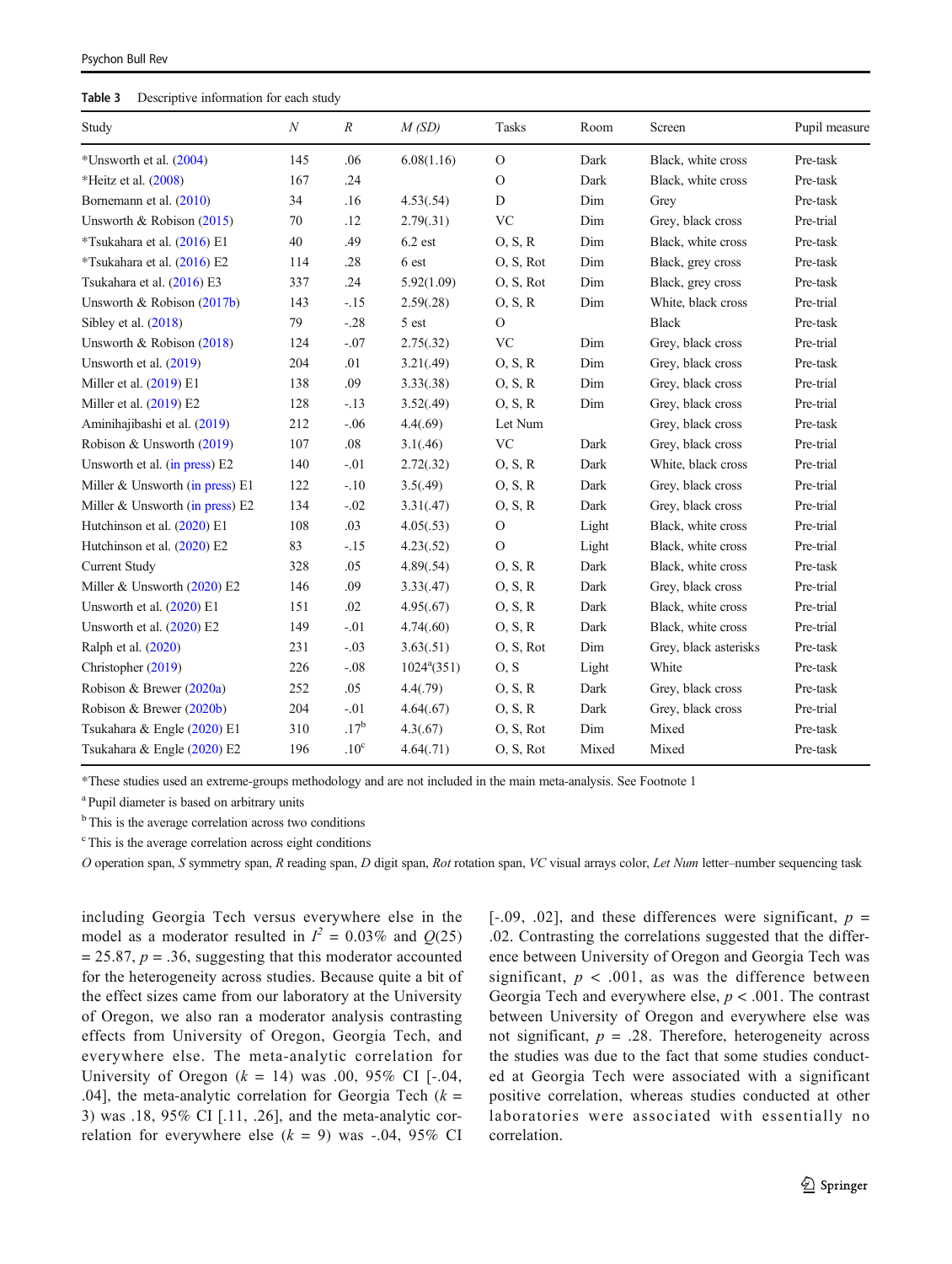<span id="page-7-0"></span>

Fig. 1 Forest plot depicting correlations for all of the studies included in the meta-analysis. Note the squares represent the correlations and the lines represent 95% confidence intervals. The diamond at the bottom represents the average meta-analytic correlation. *RE* random-effects model

# General discussion

The current study examined whether there is a correlation between WMC and baseline pupil diameter. The overall results were relatively straightforward. A new study where baseline pupil diameter was measured in the dark with a black background screen resulted in a larger baseline pupil diameter than our previous report (Unsworth et al., [2019](#page-9-0)), but the correlation between WMC and baseline pupil diameter was small and non-significant. Conducting a metaanalysis of available studies resulted in 26 effect sizes with over 4,000 participants that met our inclusion criteria. The meta-analytic correlation between WMC and baseline pupil diameter was small and non-significant. Including studies that relied on an extreme groups design resulted in similar results. A number of moderator analyses suggested that type of baseline measurement, type of WMC task, room lighting, and background screen color did not moderate the relation. However, the moderator analyses suggested that heterogeneity across studies was largely due to where the study was conducted. Studies conducted at Georgia Tech tended to demonstrate significant correlations (two of three studies), whereas none of the studies conducted at other laboratories found a significant positive relation. These results suggest that, broadly, there is little to no relation between baseline pupil diameter and WMC. But, there are somewhat consistent findings from studies conducted at Georgia Tech suggesting a positive relation between WMC and baseline pupil diameter. What are we to make of these discrepancies?



Fig. 2 Funnel plot for correlations between working memory capacity and baseline pupil diameter. Correlations are plotted against standard error. The vertical line represents the population effect size estimate and the diagonal lines represent 95% confidence intervals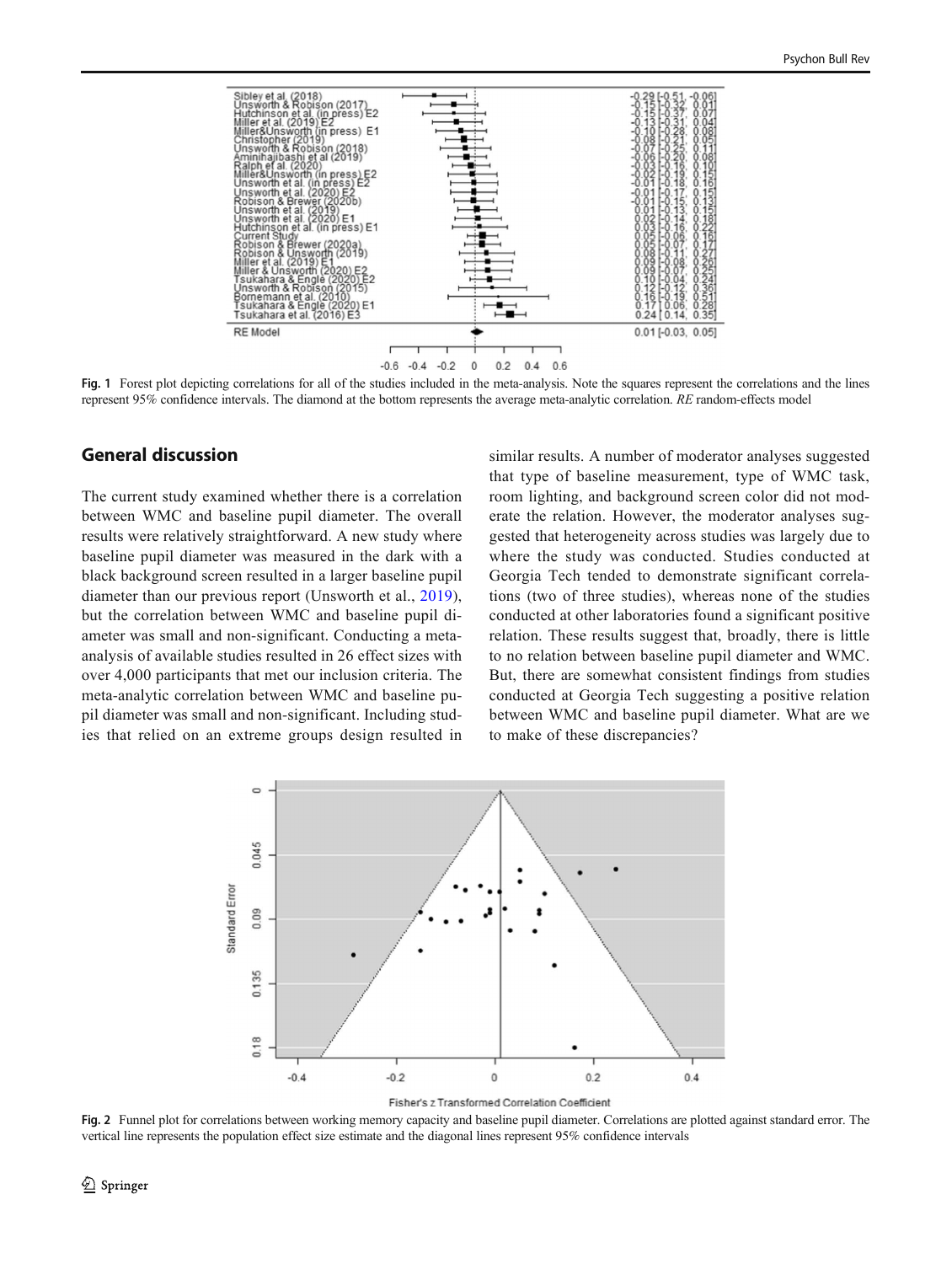<span id="page-8-0"></span>First, we note that although the meta-analytic correlation for Georgia Tech was significant, samples from this laboratory do not always find significant relations. For example, in their recent study examining how luminance might impact relations with baseline pupil diameter, Tsukahara and Engle ([2020\)](#page-9-0) found that only two of ten possible correlations between baseline pupil diameter and WMC were significant, and only one of these correlations was greater than .15. Thus, even studies from the Georgia Tech laboratory suggest that the correlation is not always robust. Second, Heitz et al. [\(2008\)](#page-9-0) noted that their correlation was partially due to the fact that age was associated with both baseline pupil diameter and WMC, and when age was partialled out the correlation was reduced (although still significant). Similar reductions in correlations when partialling out age are found with Tsukahara et al. [\(2016;](#page-9-0) see Unsworth et al., [2019\)](#page-9-0) and Tsukahara and Engle [\(2020;](#page-9-0) although the partial correlations are still significant). In the current study age was correlated with baseline pupil diameter (-.17), but not with WMC (-.05; see also Unsworth et al., [2019\)](#page-9-0). Thus, at least some (but not all) of the variance in the relation seen for the Georgia Tech samples seems to be due to shared variance with age. It is currently unclear what other factors may be accounting for relations seen with the Georgia Tech samples versus everywhere else. Given the overall small (near zero) meta-analytic correlation, future research on this topic should ensure that a very large number of participants are tested to ensure there is sufficient power to detect such a small effect.

While the current study focused on the relation between WMC and baseline pupil diameter, we note that Tsukahara, Engle, and colleagues (Tsukahara et al., [2016;](#page-9-0) Tsukahara & Engle, [2020\)](#page-9-0) have suggested that there is a stronger and more consistent relation between fluid intelligence and baseline pupil diameter. As such, Tsukahara, Engle, and colleagues have suggested that the baseline pupil diameter to fluid intelligence relation is more important and should be studied. While Tsukahara, Engle, and colleagues have consistently found a relation between baseline pupil diameter and measures of fluid intelligence, other studies have not found such a relation. For example, of the studies listed in Table [3,](#page-6-0) seven of the studies also had measures of fluid intelligence. In addition to Tsukahara et al. [\(2016\)](#page-9-0) and Tsukahara and Engle [\(2020](#page-9-0)), Bornemann et al., (2010) also found a relation between fluid intelligence and baseline pupil diameter. However, three studies found no relation between fluid intelligence and baseline pupil diameter (Ralph et al., [2020;](#page-9-0) Robison & Brewer, [2020a;](#page-9-0) Unsworth & Robison, [2017b](#page-9-0)). Thus, similar to the relation between WMC and baseline pupil diameter, the relation between fluid intelligence and baseline pupil diameter is not always consistently demonstrated. To get a better sense of this relation, we computed the meta-analytic correlation between fluid intelligence and baseline pupil diameter in these studies along with some

unpublished data (Diede & Bugg, [2020](#page-9-0)). The overall metaanalytic average correlation  $(k = 8; N = 1585)$  was .14, 95% CI [.002, .273],  $p = .047$ , indicating that the meta-analytic correlation was significantly different from zero. This is by no means a comprehensive meta-analysis, but it does suggest that there is some weak evidence indicating a small positive relation between baseline pupil diameter and fluid intelligence consistent with Tsukahara, Engle, and colleague's claims. However, we note that this relation is not always demonstrated even with fairly large sample sizes and the meta-analytic correlation was barely significant. Thus, more research is needed to examine the robustness of this potentially important relation.

The current results have implications for theories suggesting a role of the LC-NE system in individual differences in WMC and attention control. In particular, the lack of a relation between WMC and baseline pupil diameter suggests that it is unlikely the case that low WMC individuals simply are underaroused or have lower tonic LC activity than high WMC individuals (Unsworth & Robison, [2017a](#page-9-0)). Rather, the extent to which baseline pupil diameter provides an indirect index of LC tonic activity suggests a weak and near-zero relation between tonic activity and WMC. A more fruitful line of inquiry may be to examine task-evoked pupillary responses (Unsworth & Robison, [2017a;](#page-9-0) Unsworth et al., [in press](#page-9-0)).

Overall, the current results are very much in line with conclusions from Unsworth et al. ([2019](#page-9-0)) suggesting that the correlation between WMC and baseline pupil diameter is weak and not particularly robust.

# References

References marked with an asterisk indicate studies included in the primary meta-analysis.

- \*Aminihajibashi, S., Hagen, T., Foldal, M. D., Laeng, B., & Espeseth, T. (2019). Individual differences in resting-state pupil size: Evidence for association between working memory capacity and pupil size variability. *International Journal of Psychophysiology, 140,* 1–7.
- Aston-Jones G., & Cohen J.D. (2005). An integrative theory of locus coeruleus-norepinephrine function: Adaptive gain and optimal performance. *Annual Review of Neuroscience, 28,* 403-450.
- Berridge C.W., Waterhouse B.D. (2003) The locus coeruleusnoradrenergic system: modulation of behavioral state and statedependent cognitive processes. *Brain Research Reviews, 42*, 33-84.
- Birren, J. E., Casperson, R. C., & Botwinick, J. (1950). Age changes in pupil size. *Journal of Gerontology, 5,* 216-221.
- \*Bornemann, B., Foth, M., Horn, J., Ries, J., Warmuth, E., Wartenburger, I., & van der Meer, E., (2010). Mathematical cognition – Individual differences in resource allocation. *The International Journal of Mathematics Education,42,* 555-567.
- \*Christopher, E.A. (2019). *Using pupillometry to observe covert mental activity during prospective memory tasks.* Unpublished Doctoral Dissertation.